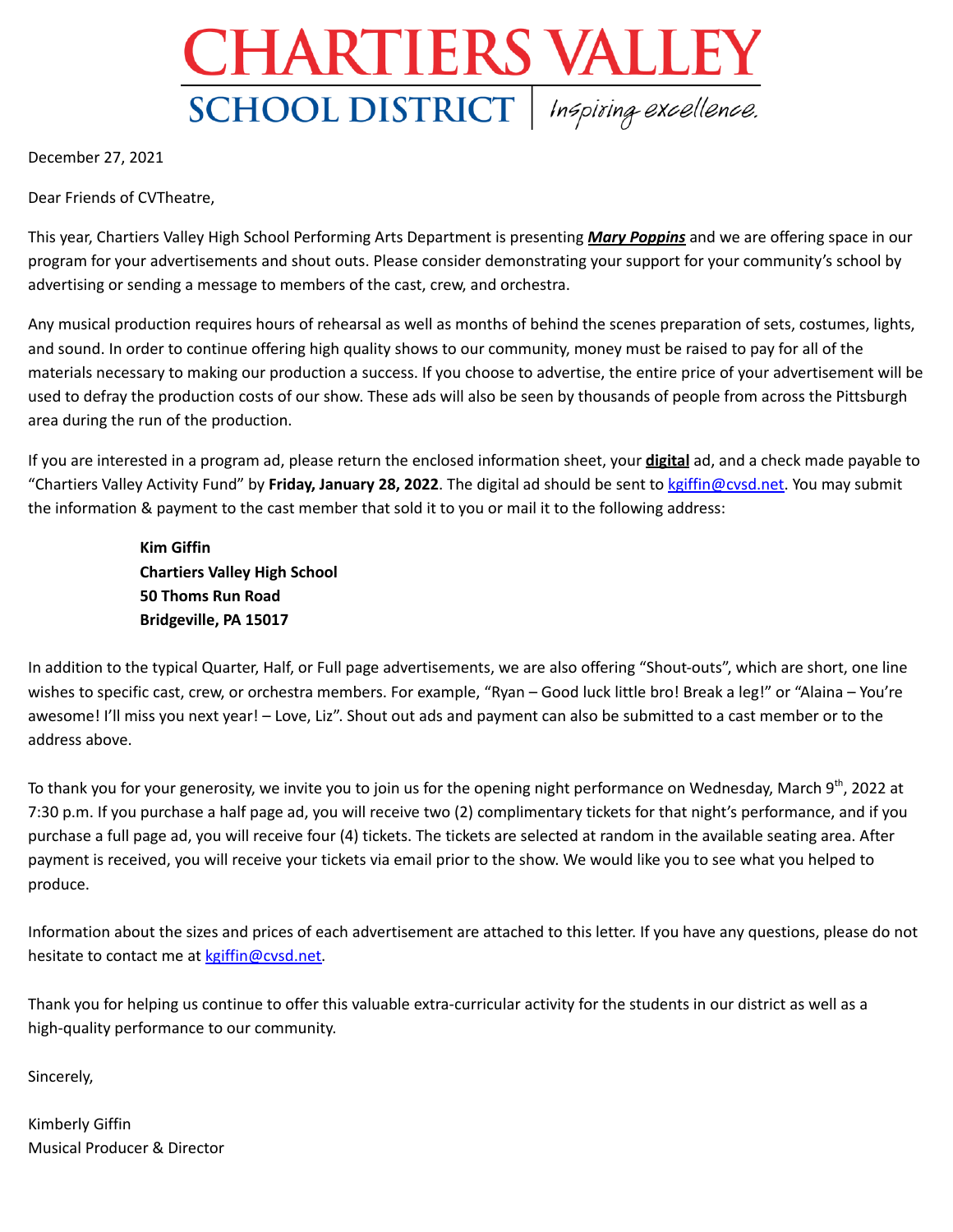## **Information about Advertisements in the Chartiers Valley High School Musical Program: ART & AD INFORMATION:**

- Please submit the information sheet, your check/payment, **and** email a copy of your pre-designed **digital** ad. Ads sent may be formatted as a PDF, Word doc, JPEg, etc.
- **All pictures will be printed in black & white**.
- No handwritten information or artwork will be accepted. *ONLY digital ads will be accepted – NO paper copies.* Ads **will not** be designed from scratch for you. If a paper copy is submitted, your ad will not be run and your check will not be cashed.
- We will place a border around your advertisement for layout purposes if needed.If you would like something special done to the advertisement, please contact Kim Giffin at kgiffin@cysd.net to discuss if we can accommodate your needs and wishes.

#### **COST AND SIZING**:

No special requests will be accepted except Back and Inside Back Cover. EMAIL FOR AVAILABILITY.

#### **Pricing is as follows:**

| For Full page Back Cover or Inside Back Cover<br>Please contact Kim Giffin for availability |             |           |                             |                                  |
|---------------------------------------------------------------------------------------------|-------------|-----------|-----------------------------|----------------------------------|
| <b>Back Cover</b>                                                                           | \$200.00    | 6 tickets | <b>Potrait Orientation</b>  | 8 1/2" X 11"                     |
| Inside Back Cover                                                                           | \$150.00    | 6 tickets | <b>Portrait Orientation</b> | 8 1/2" X 11"                     |
| Full Page                                                                                   | \$120.00    | 4 tickets | <b>Portrait Orientation</b> | 8 1/2" X 11"                     |
| Half Page                                                                                   | \$60.00     | 2 tickets | Landscape Orientation       | 8 1/2" X 5 1/2"                  |
| <b>Quarter Page</b>                                                                         | \$30.00     |           | <b>Portrait Orientation</b> | $4\frac{1}{4}$ X 5 $\frac{1}{2}$ |
| One Line Ad (Well Wishes)                                                                   | \$2.00 each |           |                             |                                  |

\*Please note: Size of advertisement may require adjustment for margins

\*\*Tickets are for the March 9<sup>th</sup> performance ONLY. The performance starts at 7:30 p.m. All tickets will be reserved seating randomly selected from available seating and the tickets will be e-mailed to you ahead of time via our online **ticketing system.**

#### **SUBMISSION, PAYMENT & DEADLINE INFORMATION:**

Send advertisement, payment, and information sheet to:

**Kim Giffin**

**Chartiers Valley High School [\(kgiffin@cvsd.net](mailto:kgiffin@cvsd.net)) – Email copy of digital, pre-designed ad**

**50 Thoms Run Road Ad information may also be given to a cast member to be submitted.** 

#### **Bridgeville, PA 15017**

Make checks payable to: **Chartiers Valley Activity Fund**. No cash payments will be accepted except for Well Wishes.

### **Deadline for submission is: Friday, January 28, 2022**.

**Ads received without payment or after this date WILL NOT be included in the program.**

# **SHOUT OUTS (ONE LINE AD) INFORMATION:**

- Please submit the attached information sheet, the text of your well wishes, and payment to the address above or give to cast member to submit.
- You can e-mail the text of your well wishes *(suggested to avoid mispellings)* and send your check separately just be sure to indicate your name on BOTH the e-mail and check.
- Each well wish must be 65 characters or less including spaces and punctuation. If they are over 65 characters, they will be shortened at the producer's discretion.

The cost is only \$2 per shout out.

Program Advertisement Information Sheet